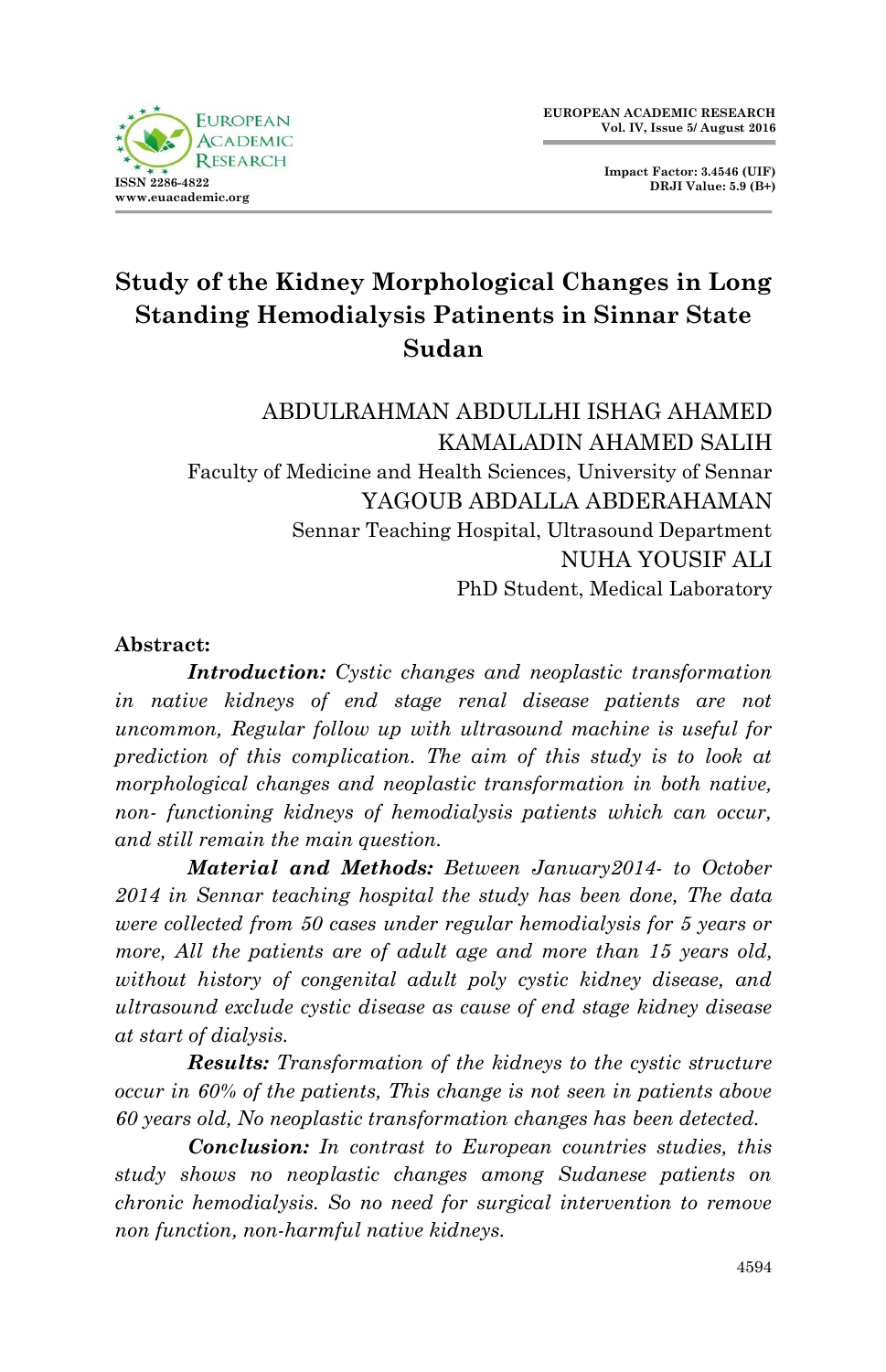**Key words:** L1: kidney morphological changes, long standing hemodialysis patients, Sinnar State Sudan

## **INTRODUCTION:**

The hemodialysis nowadays is becoming light guide in the darkness of end stage renal disease (ESRD) to patient who cannot undergo renal transplantation. It gives them new hope in life under extreme conditions. The life span of end stage kidney disease patients has become prolonged, so they are liable to many complications because of their chronic illness and the complications of hemodialysis, Long term complications of hemodialysis include amyloidosis, neuropathy and various forms of heart disease. Increasing the frequency and length of treatments has been shown to improve fluid overload and enlargement of the heart that is commonly seen in such patients (Arthur. C. Guyton, 2006)

# **ACQUIRED [DIALYSIS-ASSOCIATED] CYSTIC DISEASE**

The kidneys from patients with end stage renal disease that have under gone prolonged dialysis for some time exhibit numerous cortical and medullary cysts. The cyst measure 0.5to 2 cm in diameter, contain clear fluid, and are lined by either hyper plastic or flattened tubular epithelium, and often contain calcium oxalate crystals. They are probably formed as a result of obstruction of tubule by interstitial fibrosis or by oxalate crystal.

The acquired cystic kidney disease had been studied previously by Taylor who stated that the acquired cystic kidney disease (5 or more cysts per kidney) was identified in 59% of kidneys by use of computed tomography and in 18% by use of sonography (Taylor et al., 1989).

Most of them are asymptomatic. But sometimes the cyst bleed, causing hematuria. The most of them ominous complication is development of renal cell carcinoma in the walls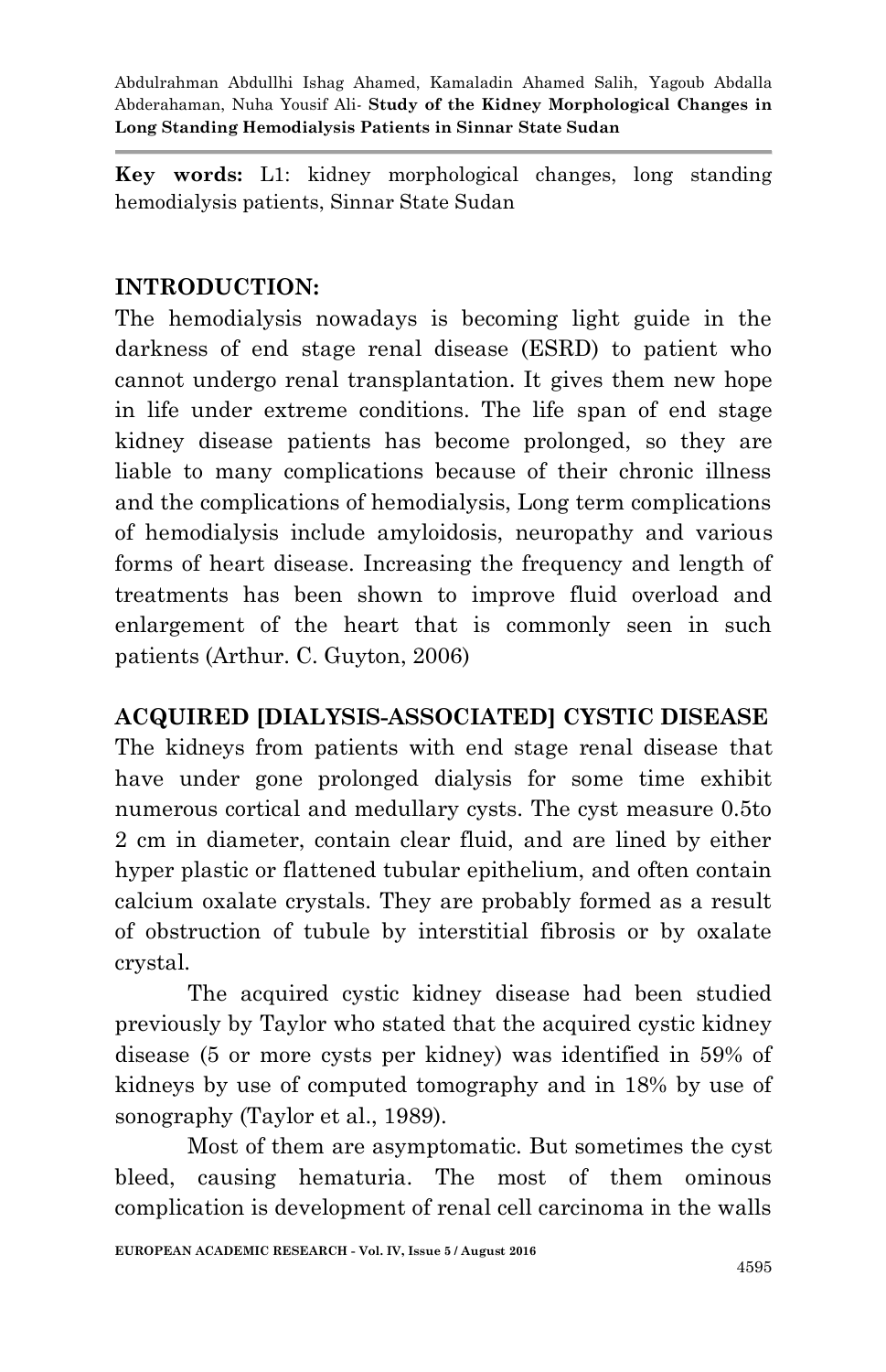of these cysts, occurring in 7% of dialyzed patients observed for 10 years (Hada, R.2009).

## **MATERIAL AND METHODS**

Between January 2014 and October 2014 in Sinnar teaching hospital the study has been done, the data is collected from 50 cases under regular hemodialysis for 5 years or more, all patient adult age more than 15years old, without history of congenital adult poly cystic kidney disease, and ultrasound exclude cystic disease as cause of end stage renal disease at start of dialysis. All data collected using questioner includes patient personal data plus ultrasound finding using statistical package for social science(SPSS) program for analysis.

#### **THE PROBLEM:**

This study tried to touch hemodialysis complications and predicts any other complication, and which is best to remove or to keep native nonfunctioning kidney.

#### **OBJECTIVE:**

The objective of this research is to study the morphological changes in kidneys of long standing hemodialysis patients by using U/S.

#### **RESULTS**

**Table 1 The gender and their frequency**

| sex    | Frequency | %   |  |
|--------|-----------|-----|--|
| male   | 26        | 52  |  |
| female | 24        | 48  |  |
| Total  | 50        | .00 |  |

|  |  |  | Table 2 Cystic Change Percentage per Total Patients |  |  |  |
|--|--|--|-----------------------------------------------------|--|--|--|
|--|--|--|-----------------------------------------------------|--|--|--|

| Cystic change | Frequency | 70  |  |
|---------------|-----------|-----|--|
| present       | 30        | 60  |  |
| absent        | ZU        | 40  |  |
| Total         | 50        | 100 |  |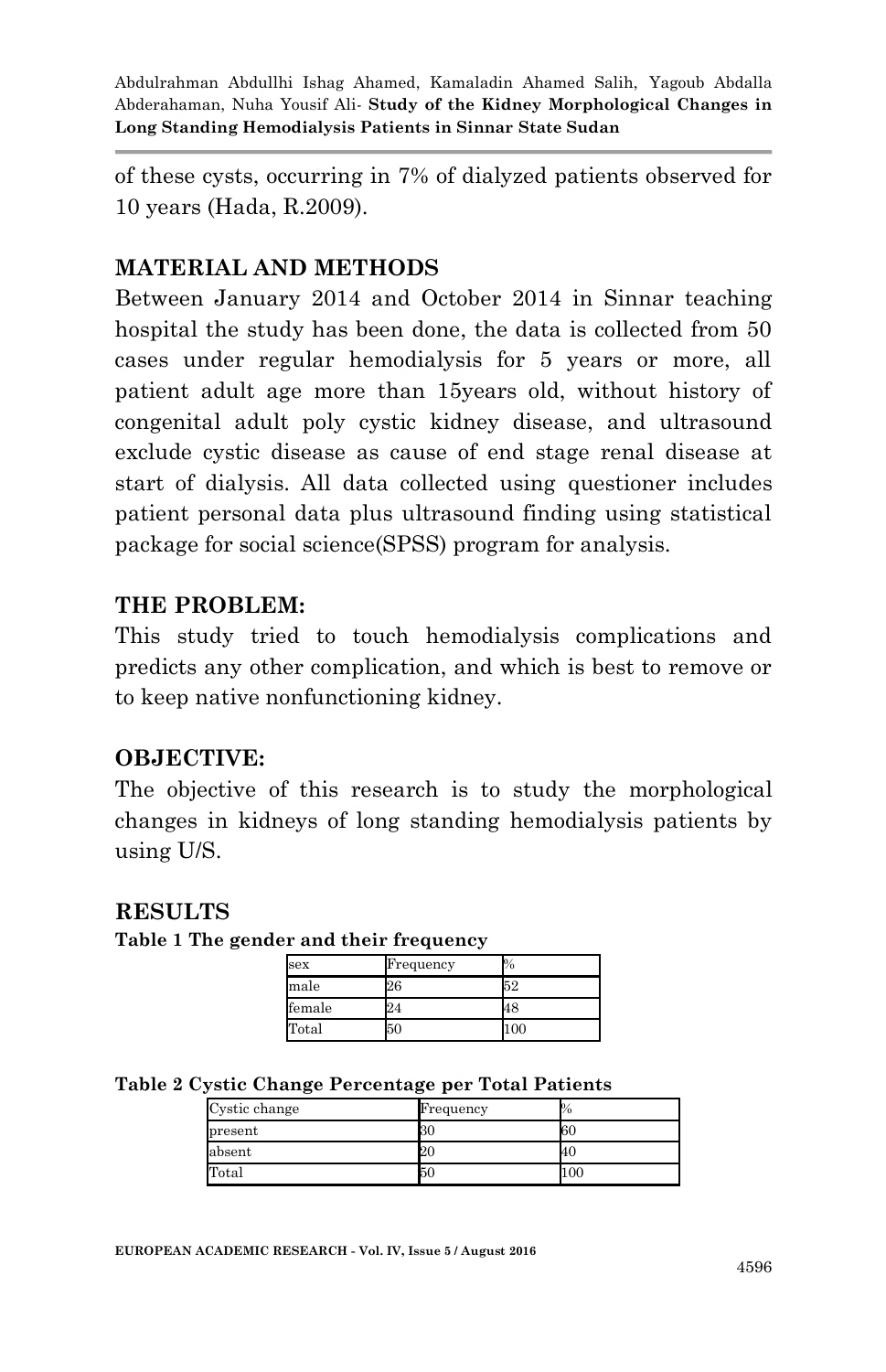

**Figure 1 Frequency and Percentage of Cystic Change According Sex**



**Figure 2 Shows Cystic Change For Age.**

|  |  |  | Table 3: Crosstabulation Sex * Cystic Change Crosstabulation |  |
|--|--|--|--------------------------------------------------------------|--|
|  |  |  |                                                              |  |

| sex    |                           | Cystic change |        |       | Þ-    |
|--------|---------------------------|---------------|--------|-------|-------|
|        |                           | present       | absent | Total | value |
|        | Count                     | 13            | 13     | 26    | 0.133 |
| male   | within sex<br>$\%$        | 50            | 50     | 100   |       |
|        | of Total<br>$\%$          | 26            | 26     | 52    |       |
|        | Count                     | 17            | 7      | 24    |       |
| female | $\%$<br>within sex        | 71            | 29     | 100   |       |
|        | of Total<br>$\%$          | 34            | 14     | 48    |       |
| Total  | Count                     | 30            | 20     | 50    |       |
|        | within sex<br>$\%$        | 60            | 40     | 100   |       |
|        | of Total<br>$\frac{0}{0}$ | 60            | 40     | 100   |       |

When reading this table we are interested in the results of the Continuity correction. We can see here p-value= 0.0.133. This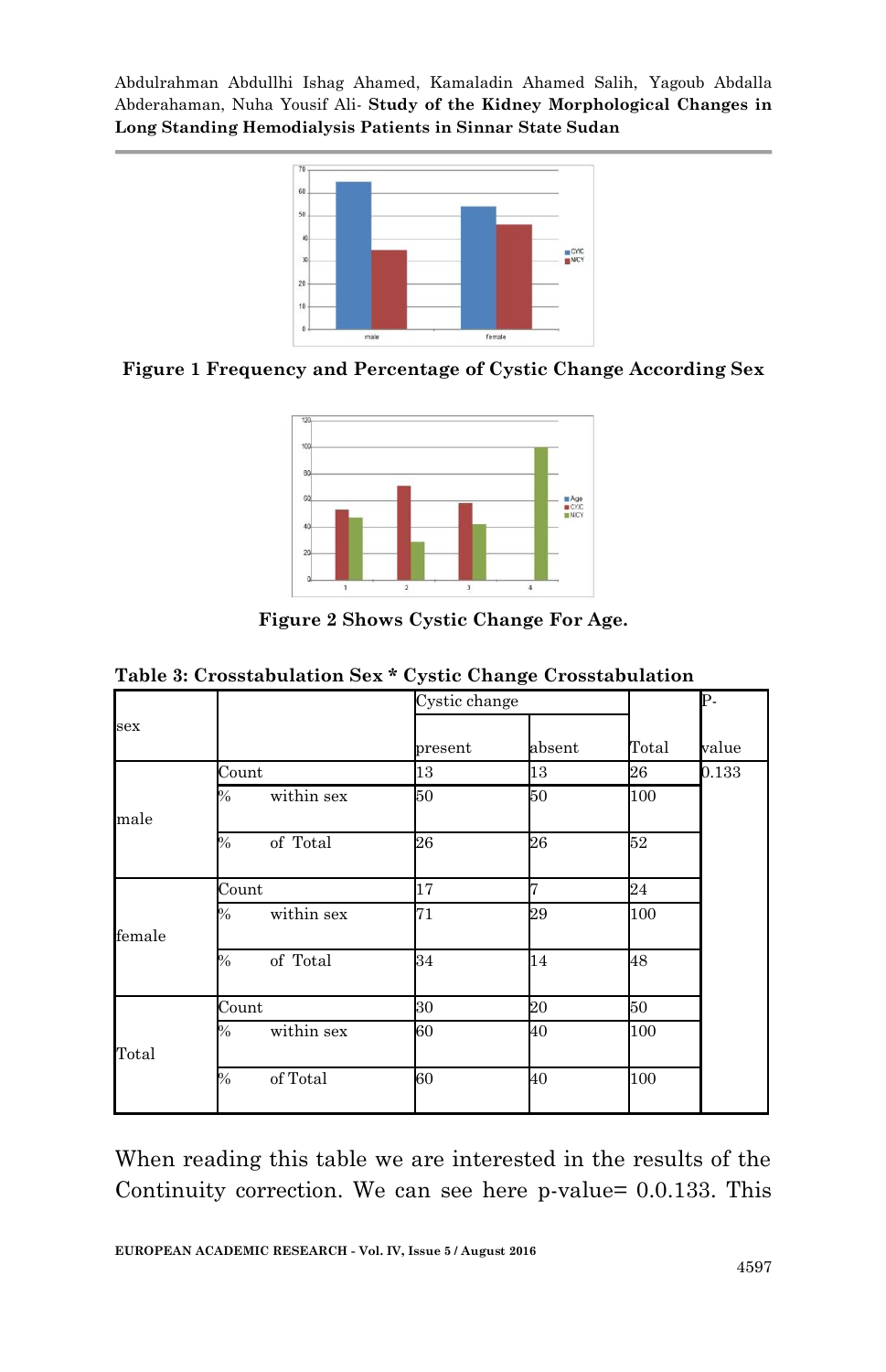tells us that there is no statistically significant association between sex and Cystic change. That is, all sex equal for Cystic change present vs. absent. We can accept the null hypothesis, and say that sex and Cystic change are not related.

| <b>AGEGRO</b> |                      | Cystic change |        |                         |         |
|---------------|----------------------|---------------|--------|-------------------------|---------|
| <b>UP</b>     |                      | present       | absent | Total                   | P-value |
|               | Count                | 13            |        | 15                      | 0.0327  |
| 15-30         | $\%$ within AGEGROUP | 87            | 13     | 100                     |         |
|               | % of Total           | 26            | 4      | 30                      |         |
|               | Count                | 6             | 8      | 14                      |         |
| 31-45         | $\%$ within AGEGROUP | 43            | 57     | 100                     |         |
|               | % of Total           | 12            | 16     | 28                      |         |
|               | Count                |               | 10     | 19                      |         |
| 46-60         | $\%$ within AGEGROUP | 47            | 53     | 100                     |         |
|               | % of Total           | 18            | 20     | 38                      |         |
|               | Count                | 2             | 0      | $\overline{\mathbf{2}}$ |         |
| >60           | $\%$ within AGEGROUP | 100           | 0      | 100                     |         |
|               | % of Total           | 4             | 0      | 4                       |         |
|               | Count                | 30            | 20     | 50                      |         |
| Total         | $\%$ within AGEGROUP | 60            | 40     | 100                     |         |
|               | % of Total           | 60            | 40     | 100                     |         |

**Table 4 The CrossTabulation: Age Group \* Cystic Change**

When reading this table we are interested in the results of the Continuity correction. We can see here p- value=0.796. This tells us that there is no statistically significant association between Age group and Cystic change. That is, all Age groups are equal for Cystic change absent vs. present. We can accept the null hypothesis, and say that age group and cystic change are not related.

## **DISCUSSION**

The study has been conducted in renal center in Sinnar teaching hospital, on 50 patients on hemodialysis for 5years or more, 52% of them are male and 48% were female (table 1).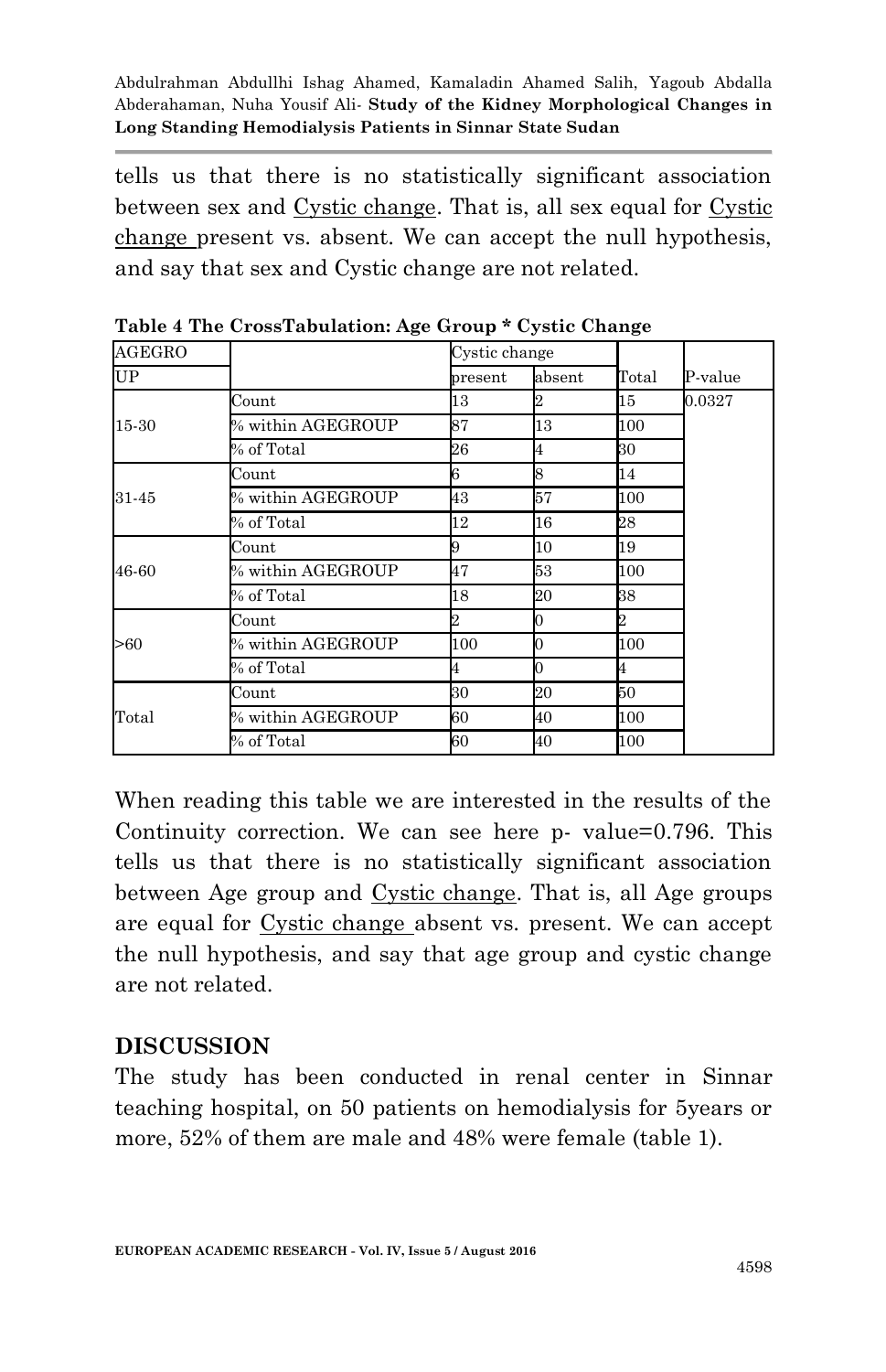Table 2 showed that 60% of the cases developed cystic change and 40% no cystic change detected, this is more than the finding of Hughson (Hughsonet al.,1986) who found that 35% of patients on long dialysis showed cystic changes, and also over the finding of Taylor(Taylor et al ., 1989) who stated that 18% of patients on five years dialysis show cystic change by sonography and match with his finding in computed tomography which 59% and this revealed how sonography improved in diagnosis of these cases. On other hand this percentage is less than the finding of IshiKawa (IshiKawaet al., 1991) who found that 43.5 % of patients on dialysis for less than 3 years and in 79.3% of patients who hand been on dialysis for more than 3 years and also less than the finding of E. Levine (Levine et al ., 1991) they studied Kidneys of 30 patients on hemodialysis for 7years they found that acquired cysts were seen in 87% of patients at the end of the study both studies were done by computed tomography. This revealed that although the sonography well improved still computed tomography is more sensitive in diagnosis these conditions, figure 1 clarified that 65% of male show this cystic change while only 54% of females show cystic change. In respect to age distribution the first group (15 to 30) 53% show cystic change while the second group (16 to 45) 71% of them show cystic change. The third group (46 to 60) 58% show this change. The last group 100% showed no cystic change they are only 2 patients this was appreciated in figure 2.

In cross tabulation between these cystic change and sex no relationship found (table 3), Also no relationship is found between this cystic change and age of patients (table4), no masses or neoplasm transformation.

#### **RECOMMENDATIONS:**

After the enumeration of the results that are related to the following thesis, there are some ideas which could help further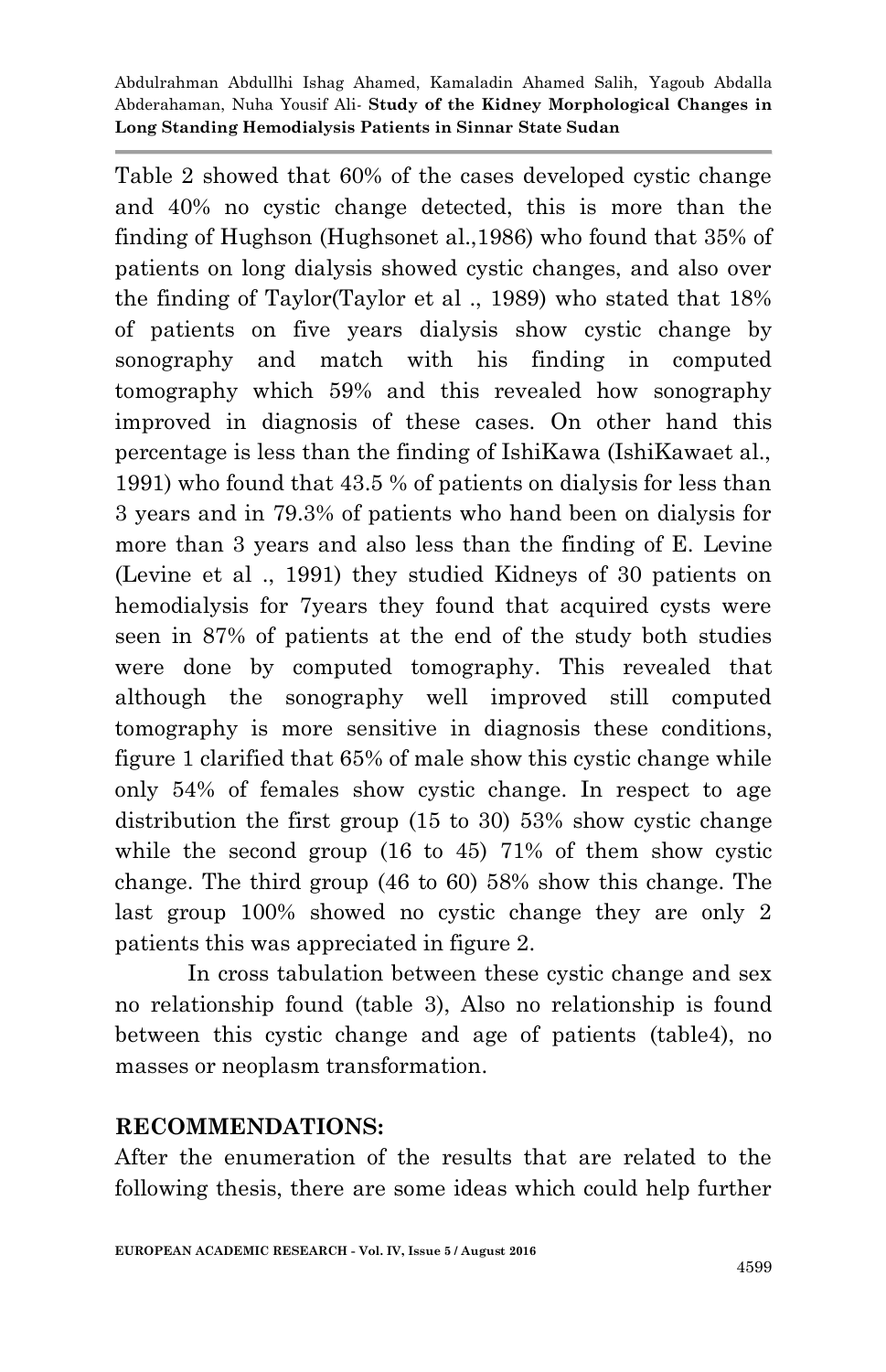in the field of the research and are better to be recommended as follow:

U/S could be used as routine checkup, follow up to help in the treatment of hemodialysis patients.

Closed flow up is very important to ESKD patients to detect the complications such as acquired renal cyst or malignant changes.

We need further research to detect changes that may occur in heart and parathyroid gland. We need more long duration, and more advanced techniques like CT, MRI, histopathology to find more accurate results.

## **CONCLUSIONS:**

This study has been done in Sinnar Teaching Hospital for 50 ESKD patients on HD. Their ages are above15 years (26male, 24 female), Any patient with past history or family history of renal cystic disease is excluded.

The goal of the study is to evaluate the kidney in patient with chronic renal failure on regular HD by ultrasound finding regarding cystic and neoplastic transformation.

The results conclude that 60% of patients show cystic changes, No neoplastic changes.

Closed flow up is very important to detect any change that may occur in kidneys during long term HD, Further research is needed on the hearts and parathyroids of these patients, Lastly more advanced invasive and non-invasive technique.

## **REFERENCES**

1. Aldrich, J. E. 2007. Basic physics of ultrasound imaging. Crit Care Med, 35, s131-7.